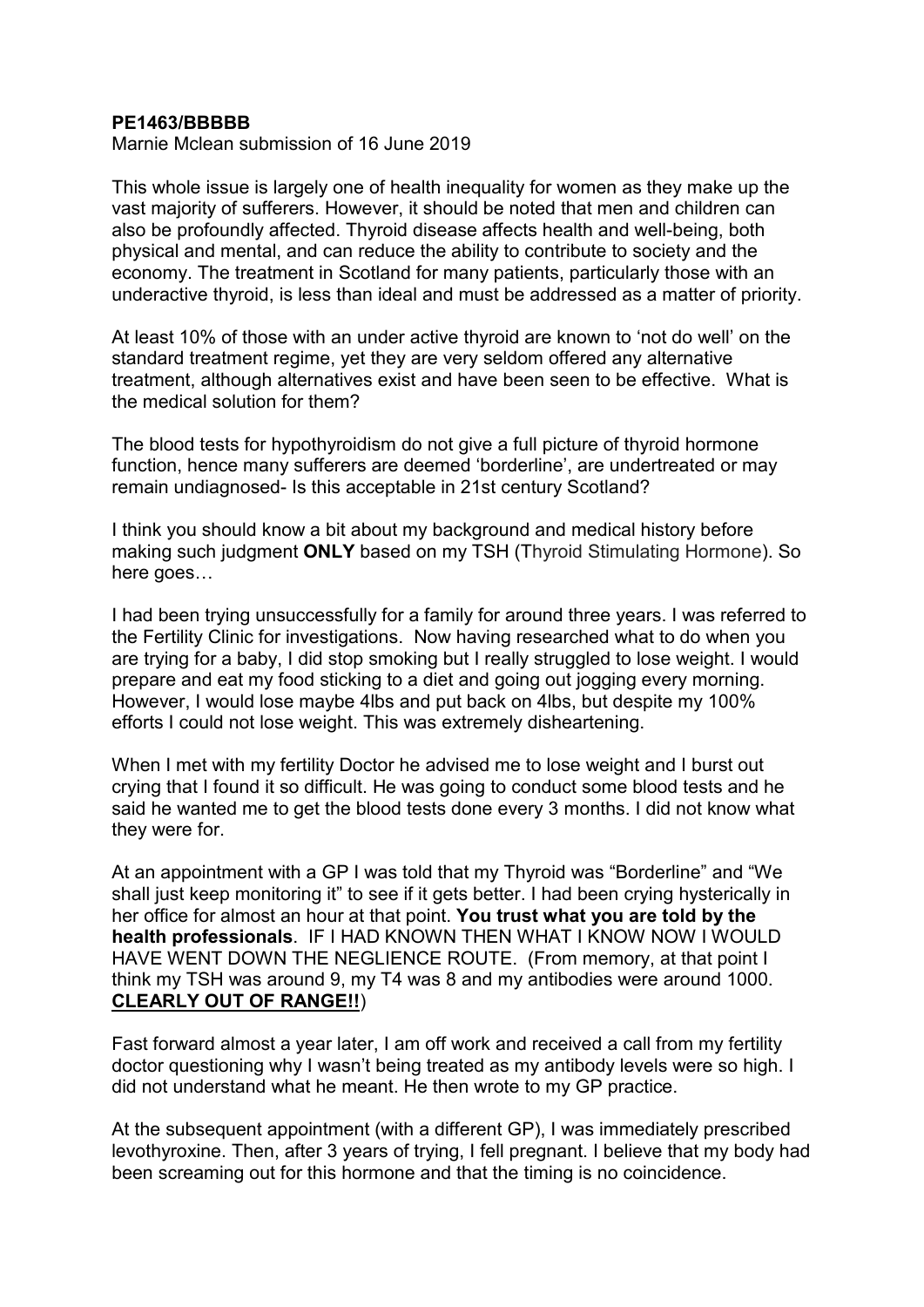I had a healthy enough pregnancy, although they did have to check for gestational diabetes and the birth itself was quite horrific that led to an emergency section. Concerned that I may be difficult to conceive again, I started to try for family right away and fell pregnant straight away. I am so grateful to that Fertility Consultant as I believe that I wouldn't have a family and I fear I would still be a mess without him intervening.

During this second pregnancy, my thyroxine more than doubled and I had a lot of trouble towards the end as the baby was quite large. This also ended with an emergency section.

It was after having my children that my symptoms really began to worsen. Before being treated for an Underactive thyroid, my eyesight went really bad, my back teeth started to crumble, I was bloated and swollen, and my once thick hair was falling out. My weight increased with no real change in my diet. I started to feel permanently hungover- everyday, despite not drinking alcohol. I had headaches all the time; my nails became flaky and brittle. There was no change in my periods, they had always been very, very heavy with bleeding for 10 days with clots, bleeding through the super plus tampons AND towels. My memory was shocking. Sometimes during conversations with people my brain would go completely dead and I would have no idea what I was talking about. It was being switched off. My moods were up and down, crying for no reason and getting flashes of anger really quickly.

After being prescribed thyroxine, I actually felt worse but of course I had been pregnant and not known yet. Anyway, after my pregnancies, the pain began. I was still swollen, very over weight and extremely, sore. The pain in my muscles and joints were so bad that I contemplated suicide as I felt I couldn't go on. I was a burden to my family who had to do everything for me as well as look after my baby and toddler. The pain was unbearable. Some days it took me all my strength to get up out of bed. Then there was the fatigue. I fell asleep wherever I sat down. I was completely exhausted and in pain. Sore aching muscles and joints. It was a different kind of tired. Not a normal tiredness. My hair loss got worse. I saw my GP regarding the pain and it was then she diagnosed Fibromyalgia. There was no cure but I could manage my pain with Naproxen and Paramacetol.

On my return to work I actually thought that as crazy as it sounds that Dyslexia could come on all of a sudden. Everything I looked at was jumbled and made absolutely no sense to me. I couldn't cope at work at and handed in my resignation. They offered me a position for fewer hours as a career regression to see if this would help and I took it.

I lived like this for a while. The next visit I had to the doctor was because I had developed a lump in my throat and no matter how much I swallowed it was always there. I sometimes would choke on my food and I had to prepare myself to swallow. My voice got so hoarse it almost disappeared. I was diagnosed with Hashimoto's Thyroiditis and this causes the thyroid to swell. No one had ever told me I had an autoimmune disease. **HASHIMOTOS**. No one. I was just told I had an underactive thyroid but not to worry as you get a pill that fixes it.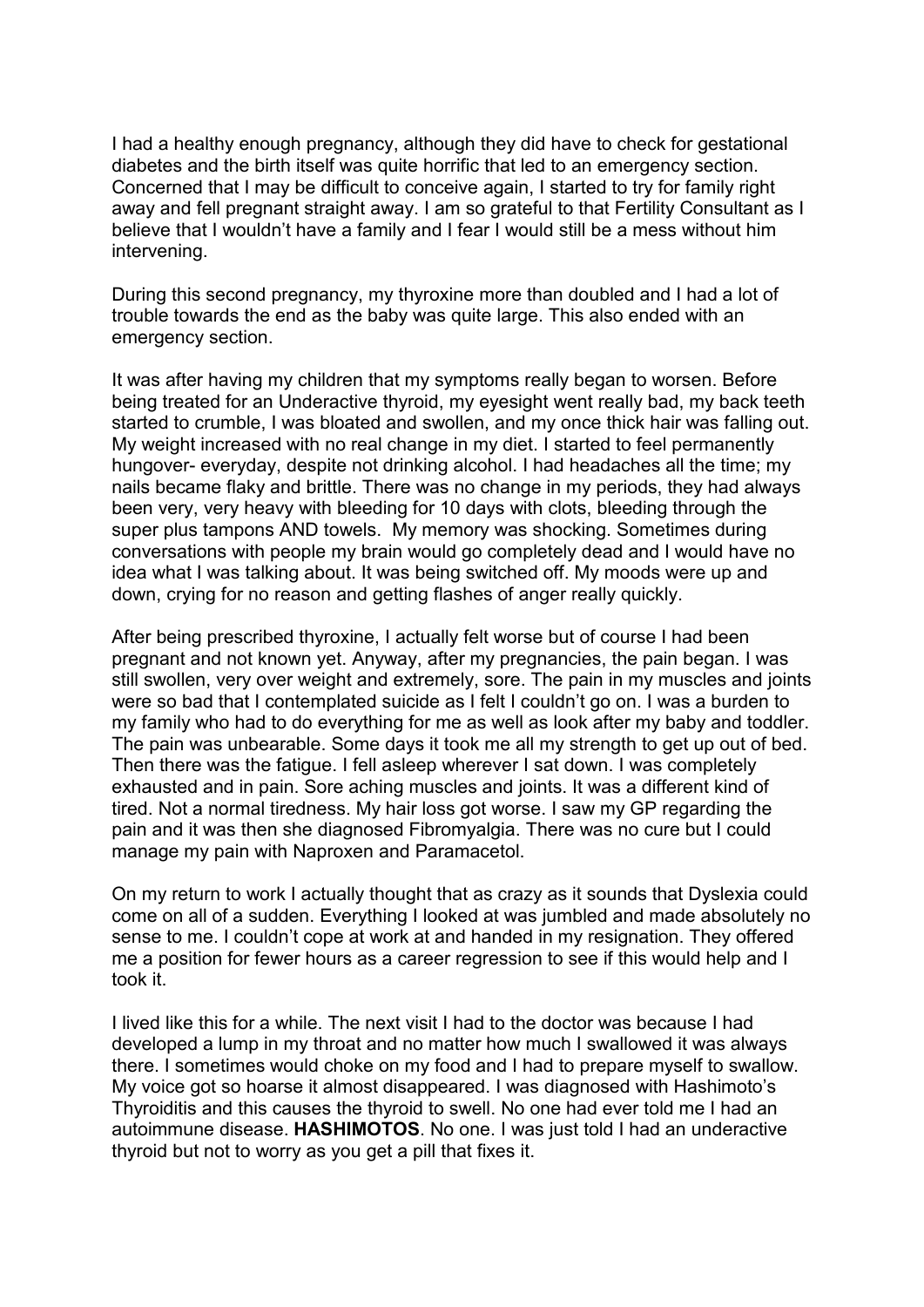*This was a pivotal moment in my life as it was the first time someone had said you have this disease. This led me to find out and research all I could. My health was in my hands. I had to get better.* 

Over the course of the next couple of years, I learned about my basal temperature. No wonder I was always freezing- holidaying in Florida with jeans and a parka, everyone else in shorts and t-shirts. Not being able to keep up with friends walking. Branded lazy. I was exhausted and couldn't understand it.

I learned how to get all my ducks in a row. What needed to be tested and that my T4 and T3 levels should be optimal. When my T4 is even mid range, I feel like a Zombie and the swelling, pain and fatigue comes back again. Driving when my T4 is under 20 is dangerous. Being undertreated underactive thyroid has been likened to drink driving. I paid close attention to what my levels were like and how I felt, keeping a pain/symptom diary. It was during my research I learned how the Thyroid gland worked and why my symptoms weren't really getting any better. My doctor agreed to test my T3. It was I think around T3 4.7 so this was low and not optimal at all. The doctor agreed to trial me on T3. Almost a week in, and I remember driving home. I felt good. There was no pain, my head was clear. I felt normal. I felt like Marnie. I felt how I was supposed to be. My body was also so clearly lacking this hormone. The **active** hormone.

Believe me I have done my research. I have been on countless websites learning how to get myself better. I am very much accountable for my own health. My T4 an T3 are now "Optimal" and completely in range and I feel great. There are no underactive or overactive symptoms. My fibromyalgia and fatigue have disappeared!! My period is now what I would regard as normal- I am still heavy but only bleed heavy for 4 days and then it tapers off - there is no clots. Again, this is no coincidence with the combined treatment. If you view my antibodies blood results you will see them decrease steadily over time – NOT Fluctuate. I imagine if they were tested again today they may actually be in normal or borderline.

I was actually devastated when my T3 was stopped by the NHS. Why this was allowed to happen is a great travesty. One company in the UK being able to supply the NHS and bump up prices the way it has is immoral but it makes you ask the questions who also is benefiting from this? I found out that I would no longer be prescribed T3 when I picked up my prescription which included a scrawled note stating that it wouldn't be being renewed. There was no phone call or appointment to discuss my options.

I made an appointment with my doctor to discuss options and they acknowledged that this was uncalled for and should not have been done in the manner he had. We discussed in length T3, that I had to source it over the internet and every time I have to source another supplier I take my health into my hands and it is a risk. A risk I feel I have been forced to take because of the T3 removal.

The doctor suggested it would make my bones and heart weak. Well so does aspirin really, but it's still on the market. I offered to take a full Bone Density Scan if that were a concern. I weight train 3-5times a week so I am positive I am taking the correct steps in decreasing my risk. T3 has allowed me to do this. I am a Fitness